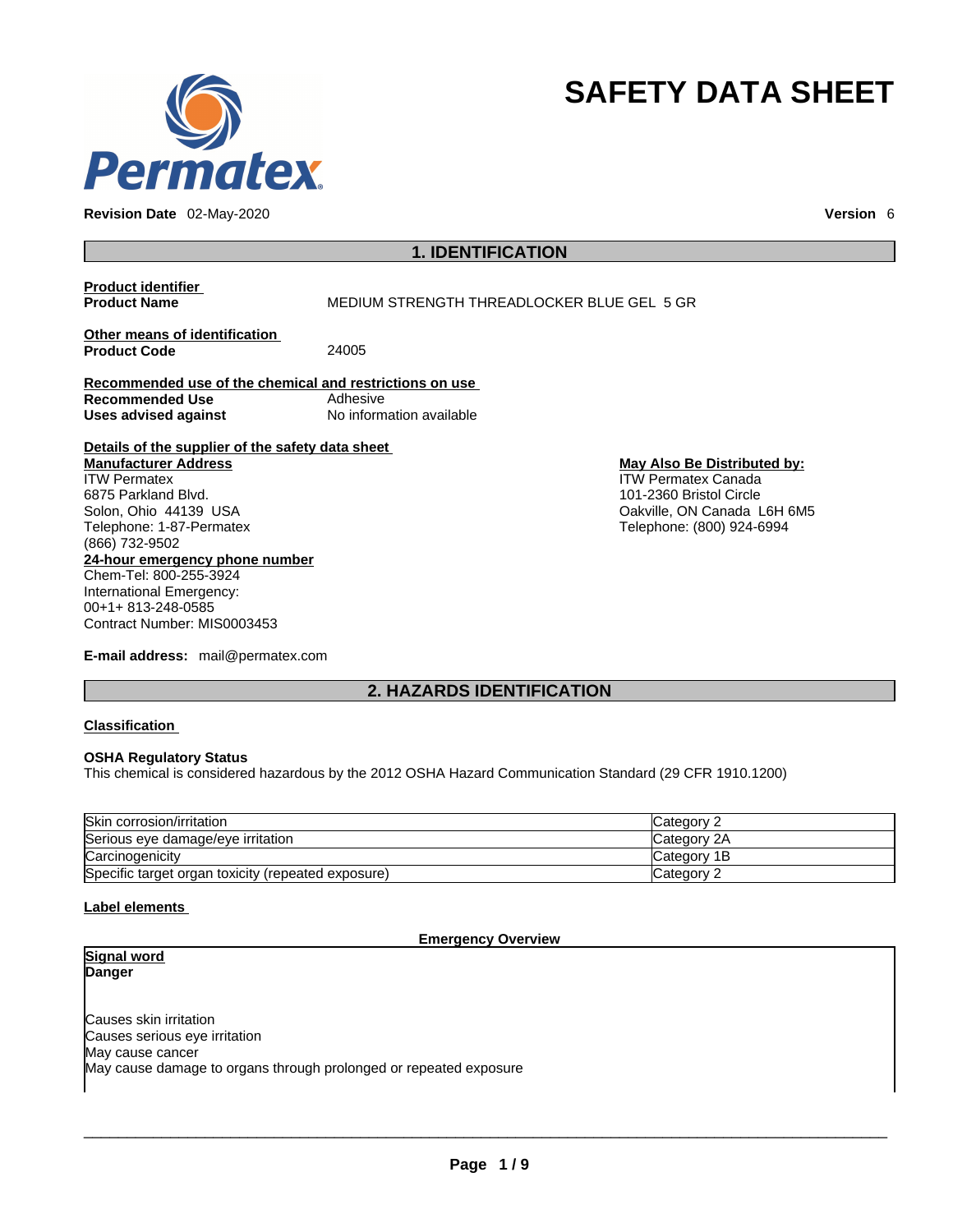

**Appearance** Blue **Physical state** Gel

**Odor** Mild

## **Precautionary Statements - Prevention**

Obtain special instructions before use Do not handle until all safety precautions have been read and understood Use personal protective equipment as required Wash face, hands and any exposed skin thoroughly after handling Wear eye/face protection Do not breathe dust/fume/gas/mist/vapors/spray

## **Precautionary Statements - Response**

IF exposed or concerned: Get medical advice/attention Specific treatment (see .? on this label)

IF IN EYES: Rinse cautiously with water for several minutes. Remove contact lenses, if present and easy to do. Continue rinsing If eye irritation persists: Get medical advice/attention IF ON SKIN: Wash with plenty of soap and water If skin irritation occurs: Get medical advice/attention Take off contaminated clothing and wash before reuse

## **Precautionary Statements - Storage**

Store locked up

## **Precautionary Statements - Disposal**

Dispose of contents/container to an approved waste disposal plant

## **Hazards not otherwise classified (HNOC)**

Not applicable

#### **Other Information**

Toxic to aquatic life with long lasting effects.

Unknown acute toxicity 0% of the mixture consists of ingredient(s) of unknown toxicity

## **3. COMPOSITION/INFORMATION ON INGREDIENTS**

| <b>Chemical Name</b>  | <b>CAS No</b> | Weight-%                        |
|-----------------------|---------------|---------------------------------|
| <b>DIMETHYLBENZYL</b> | $80 - 15 - 9$ | - 5                             |
| <b>HYDROPEROXIDE</b>  |               |                                 |
| TITANIUM DIOXIDE      | 13463-67-7    | 0.1<br>$\overline{\phantom{0}}$ |
| <b>CUMENE</b>         | 98-82-8       | $0.1 -$                         |

## **4. FIRST AID MEASURES**

#### **Description of first aid measures**

**General advice** Get medical advice/attention if you feel unwell.

**Eye contact** IF IN EYES: Rinse cautiously with water forseveral minutes. Remove contact lenses, if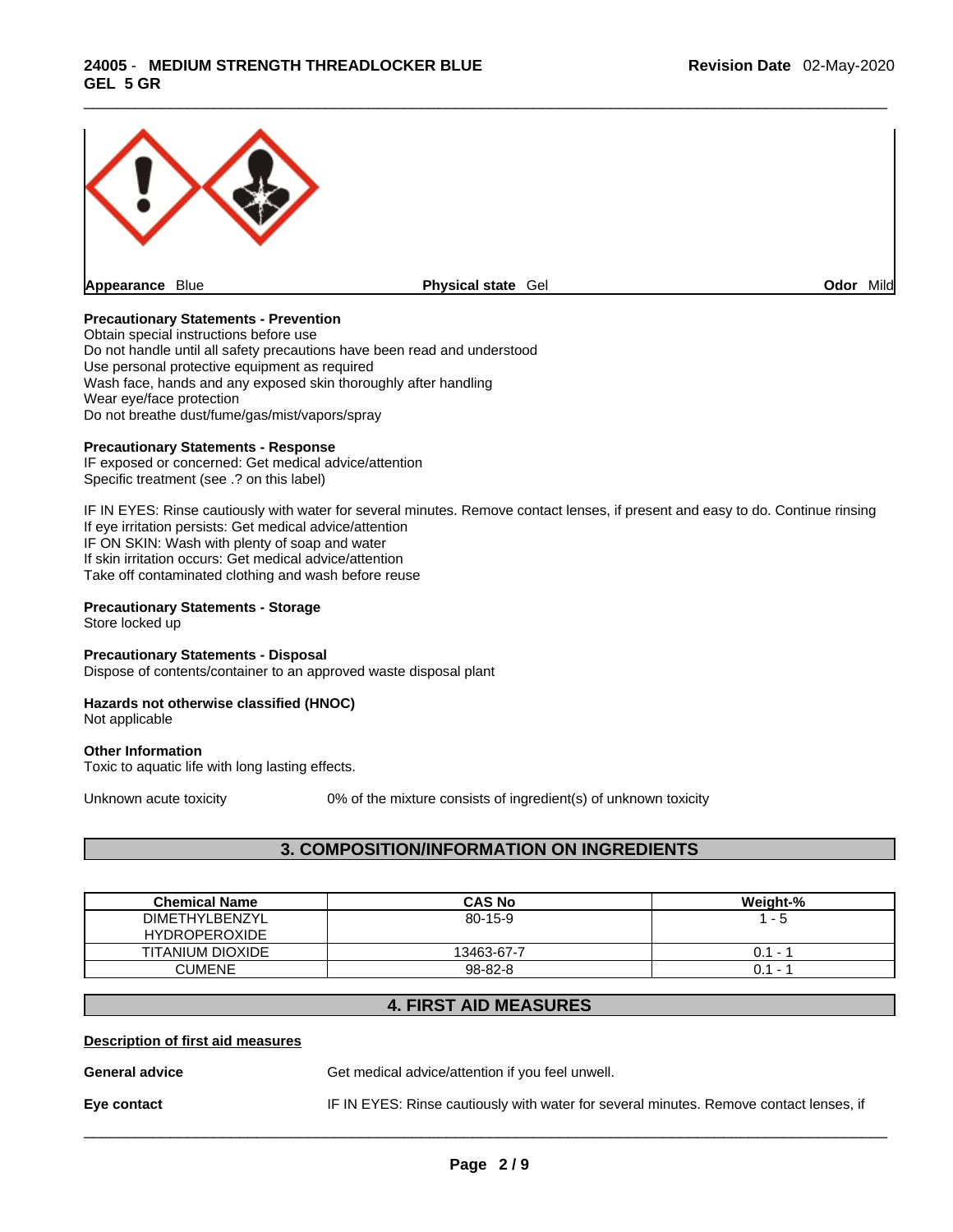|                                                                                                            | present and easy to do. Continue rinsing. If eye irritation persists: Get medical<br>advice/attention.                                                                                                                                                     |
|------------------------------------------------------------------------------------------------------------|------------------------------------------------------------------------------------------------------------------------------------------------------------------------------------------------------------------------------------------------------------|
| <b>Skin contact</b>                                                                                        | IF ON SKIN:. Wash with soap and water. If symptoms persist, call a physician. Wash<br>contaminated clothing before reuse.                                                                                                                                  |
| <b>Inhalation</b>                                                                                          | IF INHALED: Remove victim to fresh air and keep at rest in a position comfortable for<br>breathing. If symptoms persist, call a physician.                                                                                                                 |
| Ingestion                                                                                                  | IF SWALLOWED:. Do NOT induce vomiting. Never give anything by mouth to an<br>unconscious person. Call a physician.                                                                                                                                         |
| Self-protection of the first aider                                                                         | Ensure that medical personnel are aware of the material(s) involved and take precautions to<br>protect themselves.                                                                                                                                         |
| Most important symptoms and effects, both acute and delayed                                                |                                                                                                                                                                                                                                                            |
| <b>Symptoms</b>                                                                                            | See section 2 for more information.                                                                                                                                                                                                                        |
|                                                                                                            | Indication of any immediate medical attention and special treatment needed                                                                                                                                                                                 |
| Note to physicians                                                                                         | Treat symptomatically.                                                                                                                                                                                                                                     |
|                                                                                                            | <b>5. FIRE-FIGHTING MEASURES</b>                                                                                                                                                                                                                           |
| Suitable extinguishing media<br>Carbon dioxide (CO2), Use dry chemical, Foam                               |                                                                                                                                                                                                                                                            |
| Unsuitable extinguishing media<br>None                                                                     |                                                                                                                                                                                                                                                            |
| Specific hazards arising from the chemical<br>None in particular.                                          |                                                                                                                                                                                                                                                            |
| <b>Explosion data</b><br><b>Sensitivity to Mechanical Impact</b><br><b>Sensitivity to Static Discharge</b> | None.<br>None.                                                                                                                                                                                                                                             |
| Protective equipment and precautions for firefighters<br>protective gear.                                  | As in any fire, wear self-contained breathing apparatus pressure-demand, MSHA/NIOSH (approved or equivalent) and full                                                                                                                                      |
|                                                                                                            | <b>6. ACCIDENTAL RELEASE MEASURES</b>                                                                                                                                                                                                                      |
|                                                                                                            | Personal precautions, protective equipment and emergency procedures                                                                                                                                                                                        |
| <b>Personal precautions</b>                                                                                | Ensure adequate ventilation, especially in confined areas. Avoid contact with eyes and skin.<br>Use personal protective equipment as required.                                                                                                             |
| <b>Environmental precautions</b>                                                                           |                                                                                                                                                                                                                                                            |
| <b>Environmental precautions</b>                                                                           | See section 12 for additional ecological information.                                                                                                                                                                                                      |
| Methods and material for containment and cleaning up                                                       |                                                                                                                                                                                                                                                            |
| <b>Methods for containment</b>                                                                             | Prevent further leakage or spillage if safe to do so.                                                                                                                                                                                                      |
| Methods for cleaning up                                                                                    | Use personal protective equipment as required. Dam up. Cover liquid spill with sand, earth<br>or other non-combustible absorbent material. Take up mechanically, placing in appropriate<br>containers for disposal. Clean contaminated surface thoroughly. |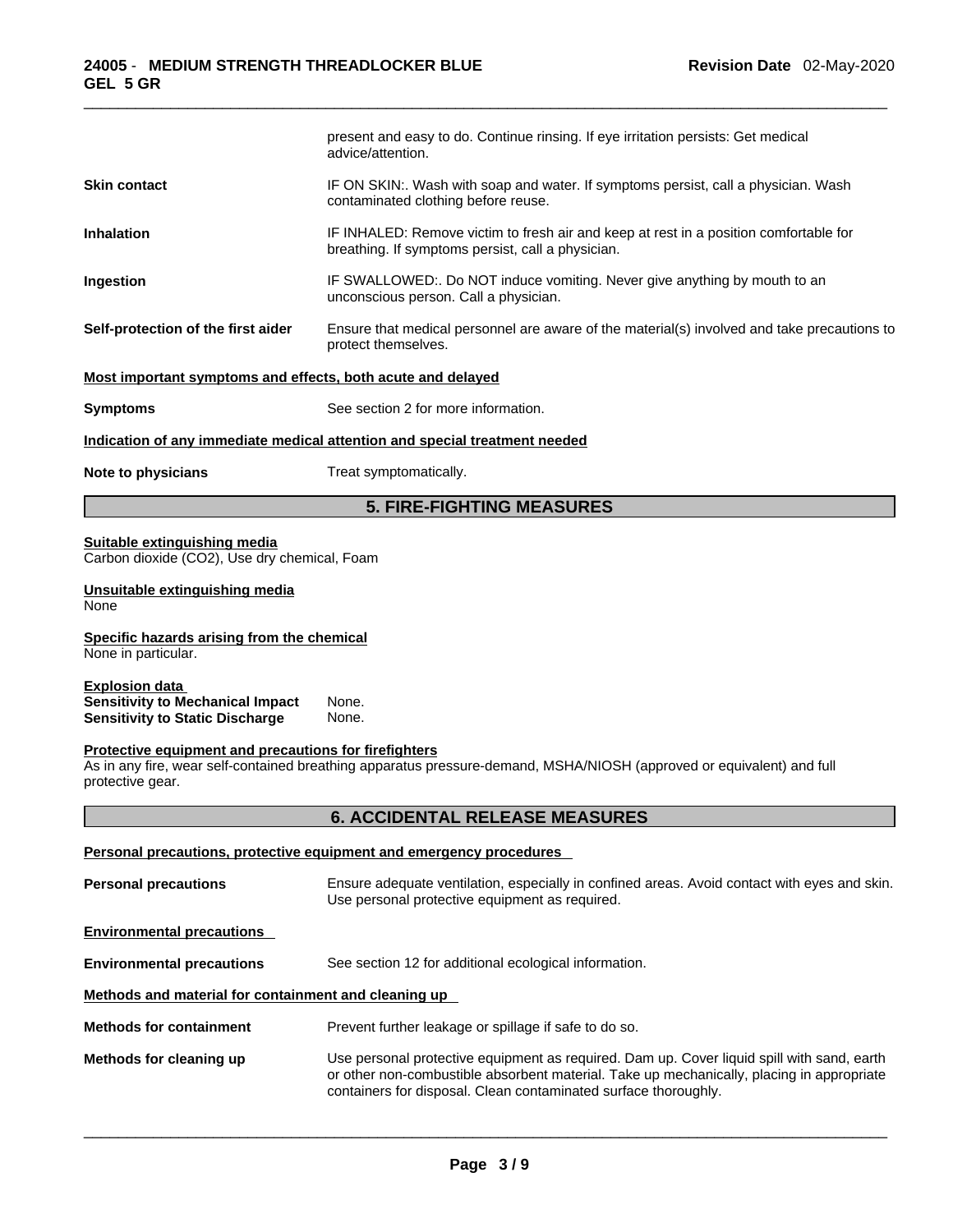| Clean contaminated objects and areas thoroughly observing environmental regulations.<br><b>Prevention of secondary hazards</b> |                                                                                                                                                                                                                                                                                  |  |  |
|--------------------------------------------------------------------------------------------------------------------------------|----------------------------------------------------------------------------------------------------------------------------------------------------------------------------------------------------------------------------------------------------------------------------------|--|--|
|                                                                                                                                | <b>7. HANDLING AND STORAGE</b>                                                                                                                                                                                                                                                   |  |  |
| <b>Precautions for safe handling</b>                                                                                           |                                                                                                                                                                                                                                                                                  |  |  |
| Advice on safe handling                                                                                                        | Handle in accordance with good industrial hygiene and safety practice. Avoid breathing<br>vapors or mists. Avoid contact with skin, eyes or clothing. Wash thoroughly after handling.<br>Wash contaminated clothing before reuse. Use personal protective equipment as required. |  |  |
| Conditions for safe storage, including any incompatibilities                                                                   |                                                                                                                                                                                                                                                                                  |  |  |
| <b>Storage Conditions</b>                                                                                                      | Keep containers tightly closed in a dry, cool and well-ventilated place.                                                                                                                                                                                                         |  |  |
| Incompatible materials                                                                                                         | Strong oxidizing agents                                                                                                                                                                                                                                                          |  |  |
|                                                                                                                                |                                                                                                                                                                                                                                                                                  |  |  |

## **8. EXPOSURE CONTROLS/PERSONAL PROTECTION**

#### **Control parameters**

#### **Exposure Guidelines** .

| <b>Chemical Name</b>    | <b>ACGIH TLV</b>         | <b>OSHA PEL</b>                           | <b>NIOSH IDLH</b>                            |
|-------------------------|--------------------------|-------------------------------------------|----------------------------------------------|
| <b>TITANIUM DIOXIDE</b> | TWA: $10 \text{ mg/m}^3$ | TWA: 15 $mg/m3$ total dust                | IDLH: $5000 \text{ mg/m}^3$                  |
| 13463-67-7              |                          | (vacated) TWA: 10 mg/m <sup>3</sup> total | TWA: 2.4 mg/m <sup>3</sup> CIB 63 fine       |
|                         |                          | dust                                      | TWA: 0.3 mg/m <sup>3</sup> CIB 63 ultrafine, |
|                         |                          |                                           | including engineered nanoscale               |
| <b>CUMENE</b>           | TWA: 50 ppm              | TWA: 50 ppm                               | IDLH: 900 ppm                                |
| $98 - 82 - 8$           |                          | TWA: $245 \text{ mg/m}^3$                 | TWA: 50 ppm                                  |
|                         |                          | (vacated) TWA: 50 ppm                     | TWA: 245 mg/m <sup>3</sup>                   |
|                         |                          | (vacated) TWA: $245 \text{ mg/m}^3$       |                                              |
|                         |                          | (vacated) S*                              |                                              |
|                         |                          |                                           |                                              |

*NIOSH IDLH Immediately Dangerous to Life or Health* 

**Other Information** Vacated limits revoked by the Court of Appeals decision in AFL-CIO v.OSHA, 965 F.2d 962 (11th Cir., 1992).

## **Appropriate engineering controls**

| <b>Engineering Controls</b> | Showers             |  |
|-----------------------------|---------------------|--|
|                             | Eyewash stations    |  |
|                             | Ventilation systems |  |

#### **Individual protection measures, such as personal protective equipment**

| Eye/face protection                   | Wear safety glasses with side shields (or goggles).                                                                                             |
|---------------------------------------|-------------------------------------------------------------------------------------------------------------------------------------------------|
| Skin and body protection              | Wear protective natural rubber, nitrile rubber, Neoprene™ or PVC gloves.                                                                        |
| <b>Respiratory protection</b>         | Use NIOSH-approved air-purifying respirator with organic vapor cartridge or canister, as<br>appropriate.                                        |
| <b>General Hygiene Considerations</b> | Handle in accordance with good industrial hygiene and safety practice. Regular cleaning of<br>equipment, work area and clothing is recommended. |

## 9. PHYSICAL AND CHEMICAL PROPERTIES

## **9.1. Information on basic physical and chemical properties**

| <b>Physical state</b> | Gel  |
|-----------------------|------|
| Appearance            | Blue |
| Odor                  | Mild |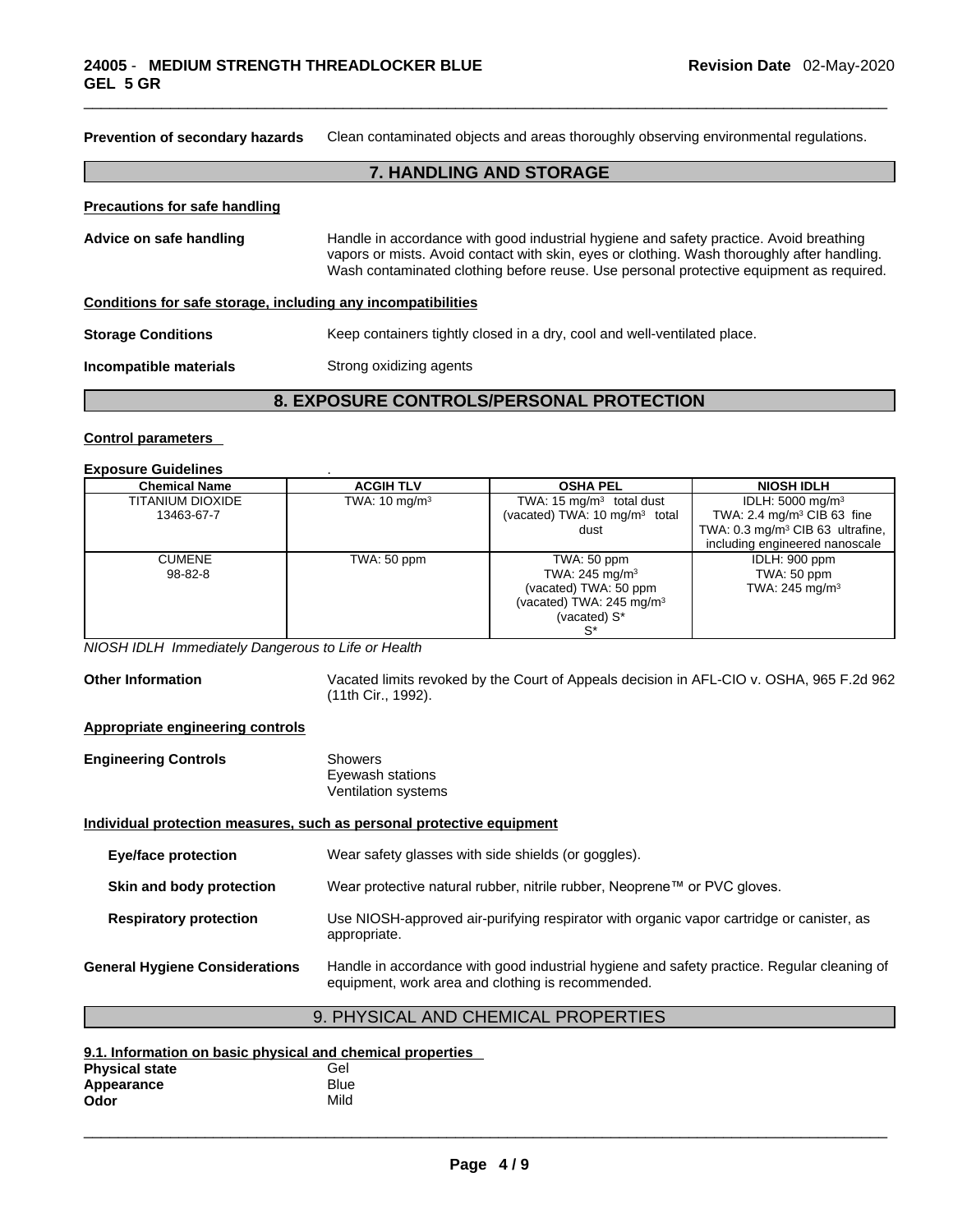| <b>Odor threshold</b>                                                                                                                                                                                                                                                                                                                                                                                                                                                                                                                                                                          | No information available                                                                                                                                                                                                                                                                                                                                                                                                                                                                                                                   |                  |
|------------------------------------------------------------------------------------------------------------------------------------------------------------------------------------------------------------------------------------------------------------------------------------------------------------------------------------------------------------------------------------------------------------------------------------------------------------------------------------------------------------------------------------------------------------------------------------------------|--------------------------------------------------------------------------------------------------------------------------------------------------------------------------------------------------------------------------------------------------------------------------------------------------------------------------------------------------------------------------------------------------------------------------------------------------------------------------------------------------------------------------------------------|------------------|
| <b>Property</b><br>рH<br>Melting point / freezing point<br>Boiling point / boiling range<br><b>Flash point</b><br><b>Evaporation rate</b><br>Flammability (solid, gas)<br><b>Flammability Limit in Air</b><br><b>Upper flammability limit:</b><br>Lower flammability limit:<br>Vapor pressure<br><b>Vapor density</b><br><b>Relative density</b><br><b>Water solubility</b><br>Solubility(ies)<br><b>Partition coefficient</b><br><b>Autoignition temperature</b><br><b>Decomposition temperature</b><br><b>Kinematic viscosity</b><br><b>Dynamic viscosity</b><br><b>Explosive properties</b> | <b>Values</b><br>No information available<br>No information available<br>> 150 °C / > 302 °F<br>°C $/$ > 203 °F<br>> 95<br>No information available<br>No information available<br>No information available<br>No information available<br>No information available<br>No information available<br>$1.11 - 1.15$<br>Insoluble in water<br>No information available<br>No information available<br>No information available<br>No information available<br>No information available<br>No information available<br>No information available | Remarks • Method |
| <b>Oxidizing properties</b>                                                                                                                                                                                                                                                                                                                                                                                                                                                                                                                                                                    | No information available                                                                                                                                                                                                                                                                                                                                                                                                                                                                                                                   |                  |
| <b>Other Information</b><br><b>Softening point</b><br>Molecular weight<br><b>VOC Content (%)</b><br><b>Density</b><br><b>Bulk density</b><br><b>SADT</b> (self-accelerating<br>decomposition temperature)                                                                                                                                                                                                                                                                                                                                                                                      | No information available<br>No information available<br>4.88<br>No information available<br>No information available<br>No information available                                                                                                                                                                                                                                                                                                                                                                                           |                  |

## **10. STABILITY AND REACTIVITY**

## **Reactivity**

No information available

## **Chemical stability**

Stable under normal conditions

## **Possibility of Hazardous Reactions**

None under normal processing.

## **Conditions to avoid**

Excessive heat.

#### **Incompatible materials**  Strong oxidizing agents

## **Hazardous Decomposition Products**

Carbon oxides

## **11. TOXICOLOGICAL INFORMATION**

## **Information on likely routes of exposure**

**Inhalation** May cause irritation of respiratory tract.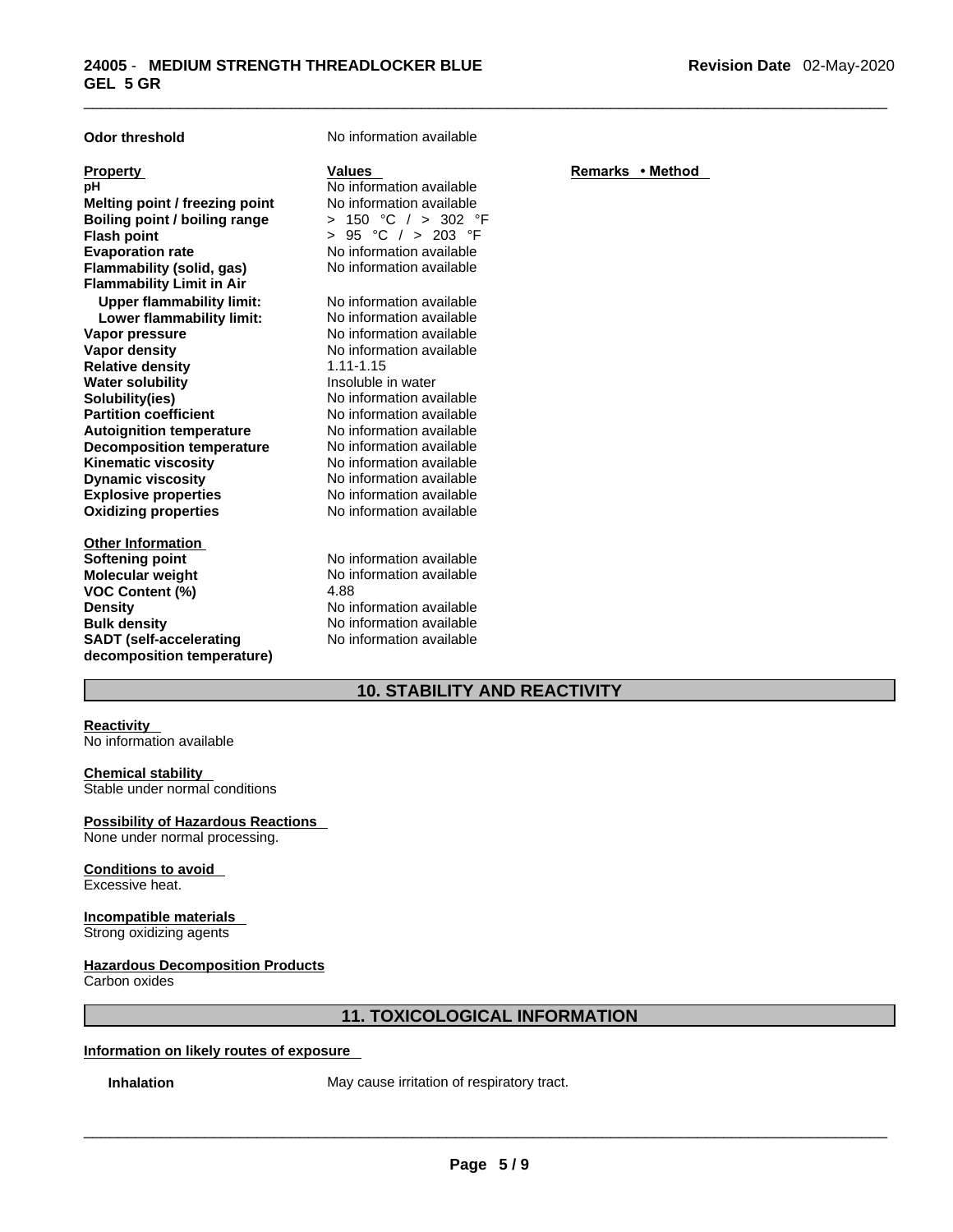#### **Eye contact** Contact with eyes may cause irritation. May cause redness and tearing of the eyes.

**Skin contact** May cause skin irritation and/or dermatitis.

**Ingestion Ingestion may cause irritation to mucous membranes.** 

| <b>Chemical Name</b>                           | Oral LD50             | <b>Dermal LD50</b>          | <b>Inhalation LC50</b>                                          |
|------------------------------------------------|-----------------------|-----------------------------|-----------------------------------------------------------------|
| <b>IDIMETHYLBENZYL</b><br><b>HYDROPEROXIDE</b> | $=$ 382 mg/kg (Rat)   | $= 0.126$ mL/kg (Rabbit)    | $= 220$ ppm (Rat) 4 h                                           |
| 80-15-9                                        |                       |                             |                                                                 |
| ITITANIUM DIOXIDE<br>13463-67-7                | $> 10000$ mg/kg (Rat) |                             |                                                                 |
| <b>CUMENE</b><br>98-82-8                       | $= 1400$ mg/kg (Rat)  | $= 12300 \mu L/kg$ (Rabbit) | $>$ 3577 ppm (Rat) 6 h = 39000<br>ma/m <sup>3</sup><br>(Rat)4 h |

#### **Information on toxicological effects**

**Symptoms** No information available.

## **Delayed and immediate effects as well as chronic effects from short and long-term exposure**

| <b>Sensitization</b>                       | No information available.                                                          |                                                                          |                                                                                          |             |  |  |
|--------------------------------------------|------------------------------------------------------------------------------------|--------------------------------------------------------------------------|------------------------------------------------------------------------------------------|-------------|--|--|
| Germ cell mutagenicity                     | No information available.                                                          |                                                                          |                                                                                          |             |  |  |
| Carcinogenicity                            |                                                                                    |                                                                          | The table below indicates whether each agency has listed any ingredient as a carcinogen. |             |  |  |
| <b>Chemical Name</b>                       | <b>ACGIH</b>                                                                       | <b>IARC</b>                                                              | <b>NTP</b>                                                                               | <b>OSHA</b> |  |  |
| <b>TITANIUM DIOXIDE</b>                    |                                                                                    | Group 2B                                                                 |                                                                                          |             |  |  |
| 13463-67-7                                 |                                                                                    |                                                                          |                                                                                          |             |  |  |
| <b>CUMENE</b>                              |                                                                                    | Group 2B                                                                 | Reasonably Anticipated                                                                   |             |  |  |
| 98-82-8                                    |                                                                                    |                                                                          |                                                                                          |             |  |  |
|                                            | IARC (International Agency for Research on Cancer)                                 |                                                                          |                                                                                          |             |  |  |
| Group 2B - Possibly Carcinogenic to Humans |                                                                                    |                                                                          |                                                                                          |             |  |  |
|                                            | Not classifiable as a human carcinogen<br>NTP (National Toxicology Program)        |                                                                          |                                                                                          |             |  |  |
|                                            |                                                                                    |                                                                          |                                                                                          |             |  |  |
|                                            |                                                                                    | Reasonably Anticipated - Reasonably Anticipated to be a Human Carcinogen |                                                                                          |             |  |  |
|                                            | OSHA (Occupational Safety and Health Administration of the US Department of Labor) |                                                                          |                                                                                          |             |  |  |
|                                            |                                                                                    |                                                                          |                                                                                          |             |  |  |

*X - Present* 

## **The following values are calculated based on chapter 3.1 of the GHS document** .

| ATEmix (oral)                        | 13962 mg/kg |
|--------------------------------------|-------------|
| <b>ATEmix (dermal)</b>               | 39294 mg/kg |
| <b>ATEmix (inhalation-dust/mist)</b> | 18.6 $mq/l$ |

## **12. ECOLOGICAL INFORMATION**

#### **Ecotoxicity**

0 % of the mixture consists of component(s) of unknown hazards to the aquatic environment

#### **Persistence and degradability**

No information available.

#### **Bioaccumulation**

No information available.

#### **Mobility**

No information available.

| - - -<br><b>Chemical Name</b> | <br>$  -$<br>Partition<br>coefficient |
|-------------------------------|---------------------------------------|
| <b>CUMENE</b>                 | ◡.≀                                   |
| 98-82-8                       |                                       |

## **Other adverse effects**

No information available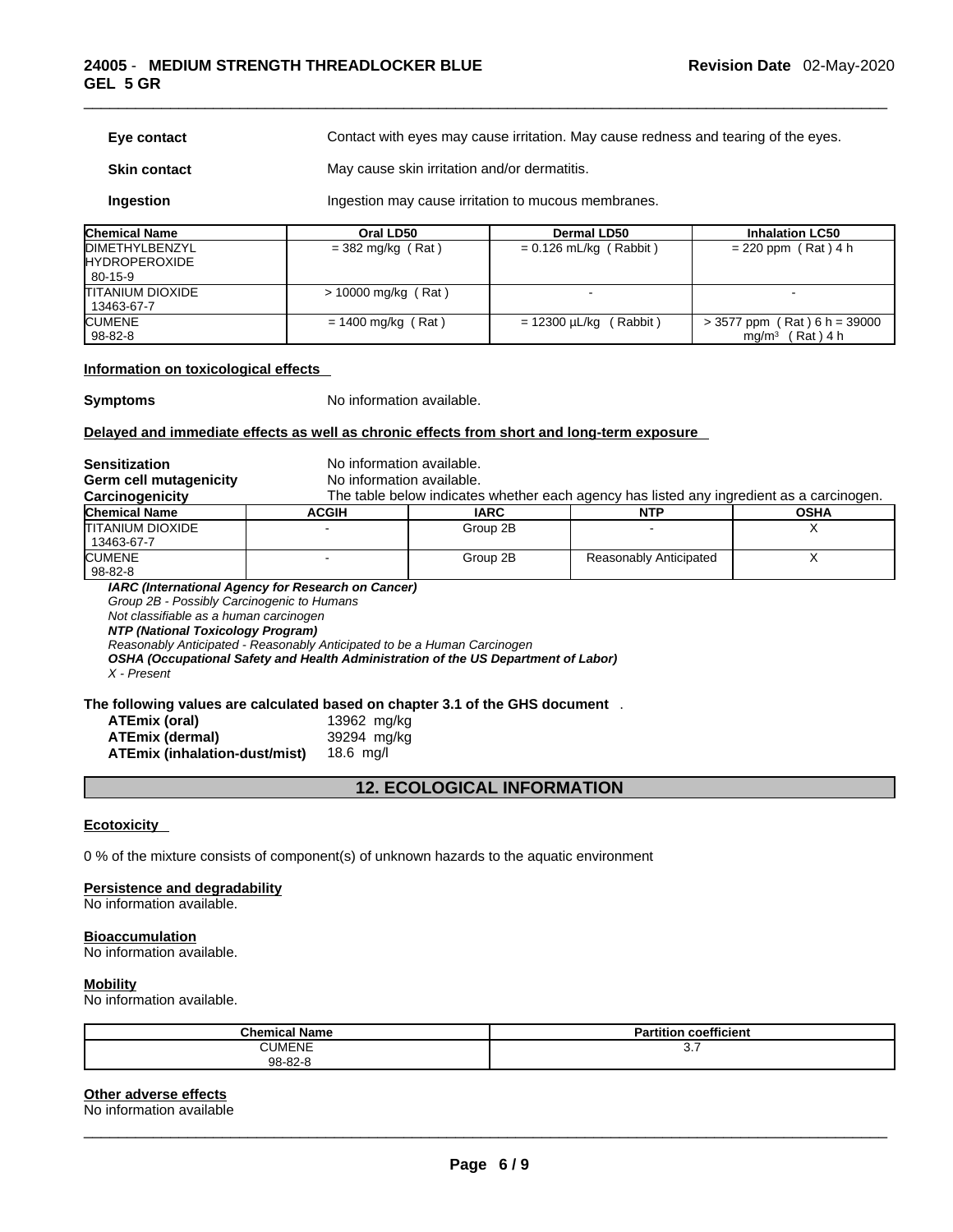## **13. DISPOSAL CONSIDERATIONS**

#### **Waste treatment methods**

| <b>Disposal of wastes</b>     | Disposal should be in accordance with applicable regional, national and local laws and<br>regulations. |
|-------------------------------|--------------------------------------------------------------------------------------------------------|
| <b>Contaminated packaging</b> | Do not reuse container.                                                                                |
| <b>US EPA Waste Number</b>    | U055 U096 U166                                                                                         |

This product contains one or more substances that are listed with the State of California as a hazardous waste.

| <b>Chemical Name</b>         | California Hazardous Waste Status |  |
|------------------------------|-----------------------------------|--|
| DIMETHYLBENZYL HYDROPEROXIDE | Toxic                             |  |
| $80 - 15 - 9$                | lanitable                         |  |
| <b>CUMENE</b>                | Toxic                             |  |
| $98 - 82 - 8$                | lanitable                         |  |

## **14. TRANSPORT INFORMATION**

| Proper shipping name:                | Not regulated |
|--------------------------------------|---------------|
| IATA<br>Proper shipping name:        | Not regulated |
| <b>IMDG</b><br>Proper shipping name: | Not regulated |

## **15. REGULATORY INFORMATION**

| <b>International Inventories</b> |                   |  |
|----------------------------------|-------------------|--|
| TSCA                             | Complies          |  |
| <b>DSL/NDSL</b>                  | Complies          |  |
| <b>EINECS/ELINCS</b>             | Complies          |  |
| <b>ENCS</b>                      | Complies          |  |
| <b>IECSC</b>                     | Complies          |  |
| KECL                             | Complies          |  |
| <b>PICCS</b>                     | Complies          |  |
| <b>AICS</b>                      | <b>Not Listed</b> |  |
|                                  |                   |  |

 **Legend:** 

**TSCA** - United States Toxic Substances Control Act Section 8(b) Inventory

**DSL/NDSL** - Canadian Domestic Substances List/Non-Domestic Substances List

 **EINECS/ELINCS** - European Inventory of Existing Chemical Substances/European List of Notified Chemical Substances

**ENCS** - Japan Existing and New Chemical Substances

**IECSC** - China Inventory of Existing Chemical Substances

**KECL** - Korean Existing and Evaluated Chemical Substances

**PICCS** - Philippines Inventory of Chemicals and Chemical Substances

**AICS** - Australian Inventory of Chemical Substances

## **US Federal Regulations**

## **SARA 313**

 $\_$  ,  $\_$  ,  $\_$  ,  $\_$  ,  $\_$  ,  $\_$  ,  $\_$  ,  $\_$  ,  $\_$  ,  $\_$  ,  $\_$  ,  $\_$  ,  $\_$  ,  $\_$  ,  $\_$  ,  $\_$  ,  $\_$  ,  $\_$  ,  $\_$  ,  $\_$  ,  $\_$  ,  $\_$  ,  $\_$  ,  $\_$  ,  $\_$  ,  $\_$  ,  $\_$  ,  $\_$  ,  $\_$  ,  $\_$  ,  $\_$  ,  $\_$  ,  $\_$  ,  $\_$  ,  $\_$  ,  $\_$  ,  $\_$  , Section 313 of Title III of the Superfund Amendments and Reauthorization Act of 1986 (SARA). This product contains a chemical or chemicals which are subject to the reporting requirements of the Act and Title 40 of the Code of Federal Regulations, Part 372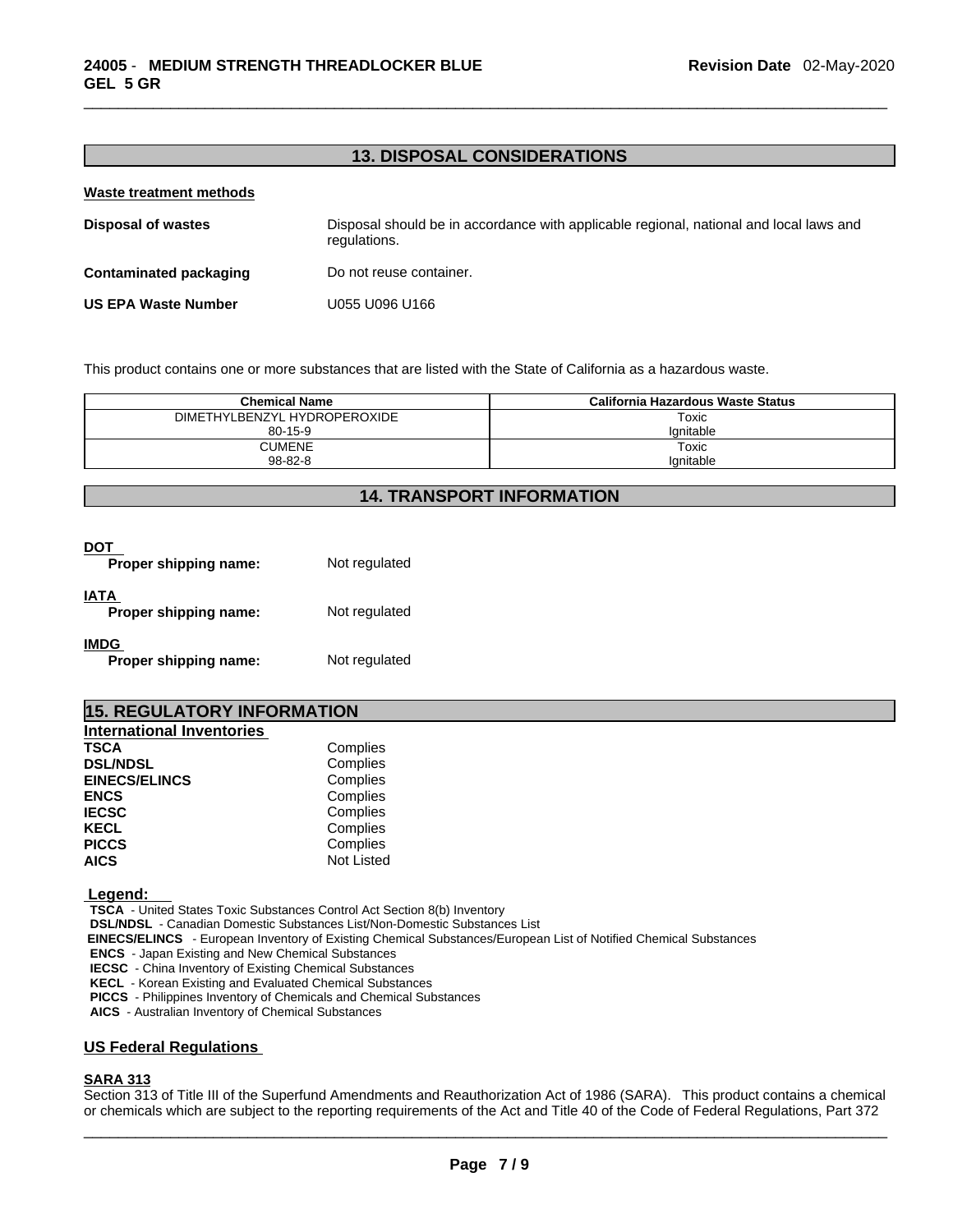| <b>Chemical Name</b>                   | SARA 313 - Threshold Values % |
|----------------------------------------|-------------------------------|
| DIMETHYLBENZYL HYDROPEROXIDE - 80-15-9 | 1.0                           |
| SACCHARIN - 81-07-2                    | 1.0                           |
| <b>ICUMENE - 98-82-8</b>               | 0.1                           |
| <b>SARA 311/312 Hazard Categories</b>  |                               |
| Acute health hazard                    | Yes                           |
| <b>Chronic Health Hazard</b>           | No                            |
| Fire hazard                            | No                            |
| Sudden release of pressure hazard      | No                            |
| <b>Reactive Hazard</b>                 | No                            |

## **CWA** (Clean Water Act)

This product does not contain any substances regulated as pollutants pursuant to the Clean Water Act (40 CFR 122.21 and 40 CFR 122.42)

#### **CERCLA**

This material, as supplied, contains one or more substances regulated as a hazardous substance under the Comprehensive Environmental Response Compensation and Liability Act (CERCLA) (40 CFR 302)

| <b>Chemical Name</b>  | <b>Hazardous Substances RQs</b> | <b>CERCLA/SARA RQ</b> | <b>Reportable Quantity (RQ)</b> |
|-----------------------|---------------------------------|-----------------------|---------------------------------|
| <b>DIMETHYLBENZYL</b> | 10 <sub>1b</sub>                |                       | RQ 10 lb final RQ               |
| <b>HYDROPEROXIDE</b>  |                                 |                       | RQ 4.54 kg final RQ             |
| $80 - 15 - 9$         |                                 |                       |                                 |
| CUMENE                | 5000 lb                         |                       | RQ 5000 lb final RQ             |
| $98 - 82 - 8$         |                                 |                       | RQ 2270 kg final RQ             |

## **US State Regulations**

## **California Proposition 65**

This product contains the following Proposition 65 chemicals

| <b>Chemical Name</b>           | <b>California Proposition 65</b>                                 |  |
|--------------------------------|------------------------------------------------------------------|--|
| TITANIUM DIOXIDE<br>13463-67-7 | "Carcinogen (airborne, unbound particles of respirable<br>lsize) |  |
| <b>CUMENE</b><br>$98 - 82 - 8$ | Carcinogen                                                       |  |

• \*The asterisked chemical(s) listed are not subject to Proposition 65 because they are not airborne in the finished product **U.S. State Right-to-Know Regulations** 

| <b>Chemical Name</b>  | <b>New Jersey</b> | <b>Massachusetts</b> | Pennsylvania |
|-----------------------|-------------------|----------------------|--------------|
| <b>DIMETHYLBENZYL</b> |                   |                      |              |
| <b>HYDROPEROXIDE</b>  |                   |                      |              |
| 80-15-9               |                   |                      |              |
| PROPYLENE GLYCOL      |                   |                      |              |
| 57-55-6               |                   |                      |              |
| <b>SACCHARIN</b>      |                   |                      |              |
| 81-07-2               |                   |                      |              |
| <b>CUMENE</b>         |                   |                      |              |
| 98-82-8               |                   |                      |              |
| 1,4-NAPHTHOQUINONE    |                   |                      |              |
| 130-15-4              |                   |                      |              |

**U.S. EPA Label Information** 

**EPA Pesticide Registration Number** Not applicable

#### **WHMIS Hazard Class**

D2A - Very toxic materials

## **16. OTHER INFORMATION, INCLUDING DATE OF PREPARATION OF THE LAST REVISION**

| <b>NFPA</b> | <b>Health hazards</b> 2 | <b>Flammability</b> 1 | <b>Instability</b> 0      |                              |
|-------------|-------------------------|-----------------------|---------------------------|------------------------------|
| <b>HMIS</b> | <b>Health hazards</b> 2 | <b>Flammability</b> 1 | <b>Physical hazards</b> 0 | <b>Personal protection B</b> |